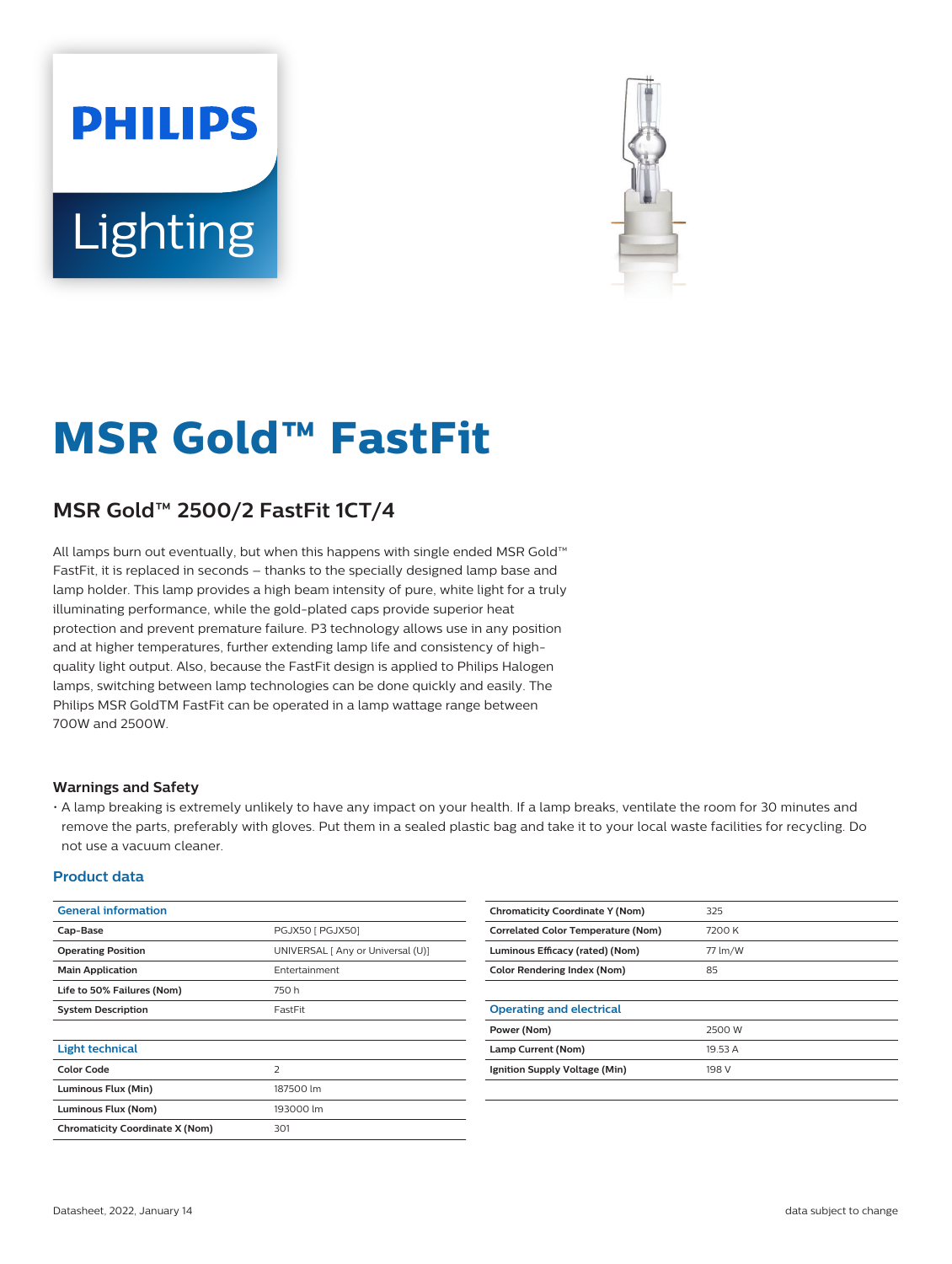### **MSR Gold™ FastFit**

| <b>Controls and dimming</b>   |                 |  |  |  |  |
|-------------------------------|-----------------|--|--|--|--|
| Dimmable                      | Yes             |  |  |  |  |
|                               |                 |  |  |  |  |
| <b>Mechanical and housing</b> |                 |  |  |  |  |
| <b>Cap-Base Information</b>   | <b>PGJX50</b>   |  |  |  |  |
|                               |                 |  |  |  |  |
| Luminaire design requirements |                 |  |  |  |  |
| <b>Bulb Temperature (Max)</b> | 950 °C          |  |  |  |  |
| Pinch Temperature (Max)       | 500 °C          |  |  |  |  |
|                               |                 |  |  |  |  |
| <b>Product data</b>           |                 |  |  |  |  |
| Full product code             | 871829122131900 |  |  |  |  |
|                               |                 |  |  |  |  |

| Order product name                   | MSR Gold™ 2500/2 FastFit 1CT/4 |  |  |  |
|--------------------------------------|--------------------------------|--|--|--|
|                                      |                                |  |  |  |
| <b>EAN/UPC - Product</b>             | 8718291221319                  |  |  |  |
| Order code                           | 928106405115                   |  |  |  |
| <b>Numerator - Quantity Per Pack</b> |                                |  |  |  |
| Numerator - Packs per outer box      | $\overline{4}$                 |  |  |  |
| Material Nr. (12NC)                  | 928106405115                   |  |  |  |
| Net Weight (Piece)                   | 0.150 kg                       |  |  |  |

#### **Dimensional drawing**

 $\rightarrow$ 

| Product        | $D(max)$ O | $L(min)$ $L(max)$ $L$               |    | C(max) F               |
|----------------|------------|-------------------------------------|----|------------------------|
| MSR Gold™      |            | 35.5 mm 9.5 mm 73.9 mm 75.9 mm 74.9 |    | $153 \text{ mm}$ 50 mm |
| 2500/2 FastFit |            |                                     | mm |                        |
| 1CT/4          |            |                                     |    |                        |

#### **MSR Gold™ 2500/2 FastFit 1CT/4**

#### **Photometric data**







**XDPO\_XDMSR\_2500\_2\_FastFit-Spectral power distribution Colour**